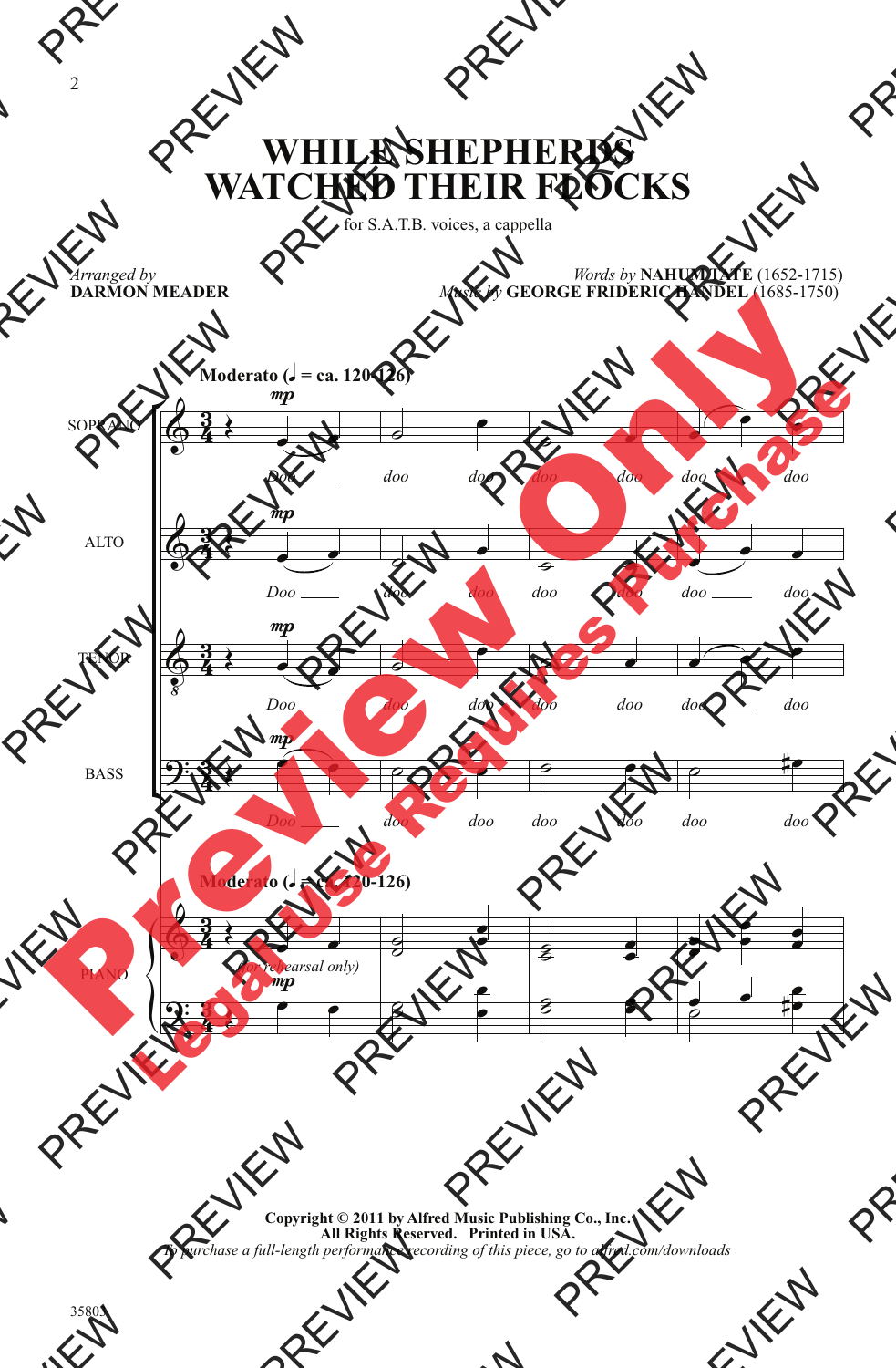![](_page_1_Figure_0.jpeg)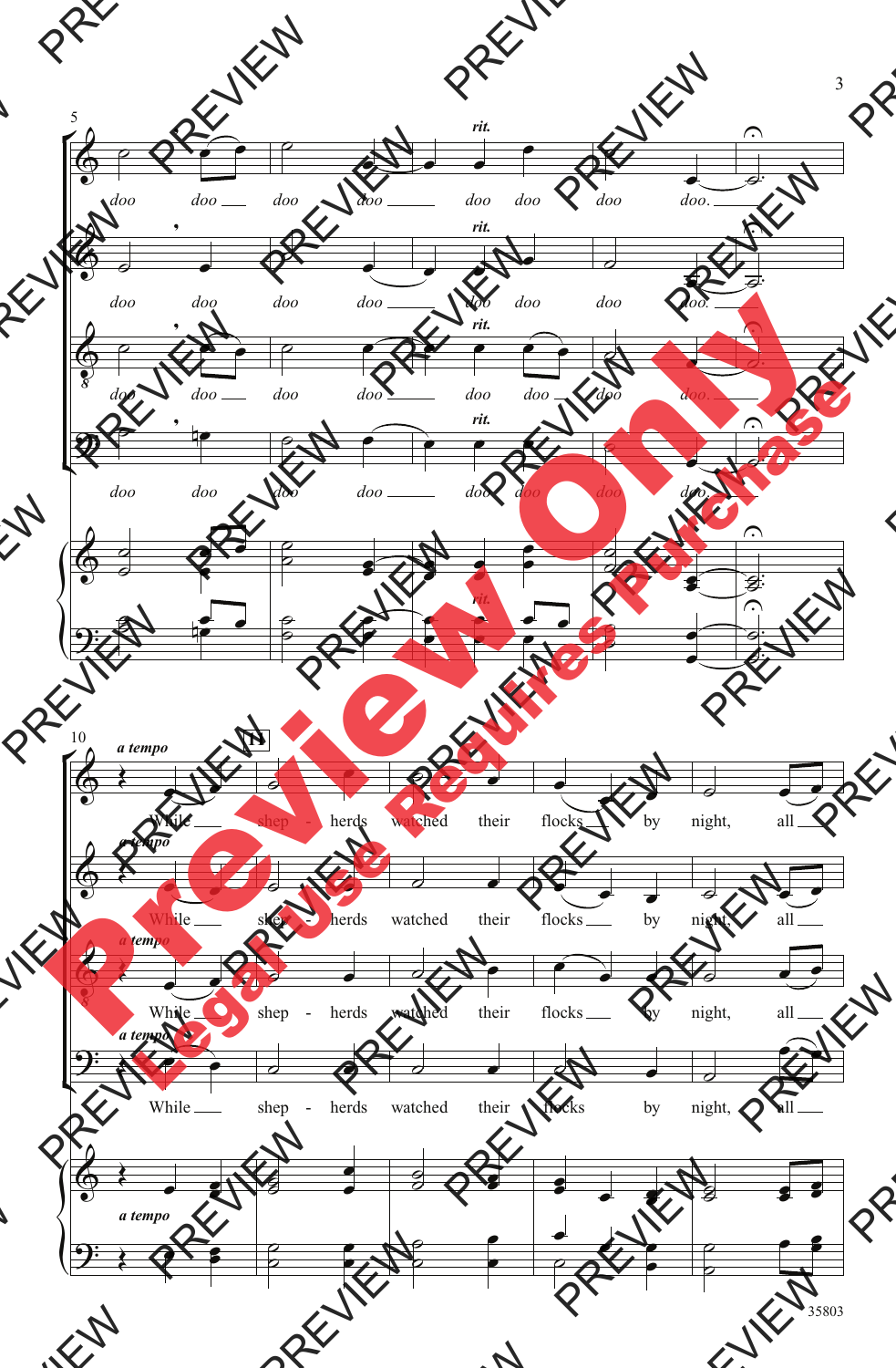![](_page_2_Figure_0.jpeg)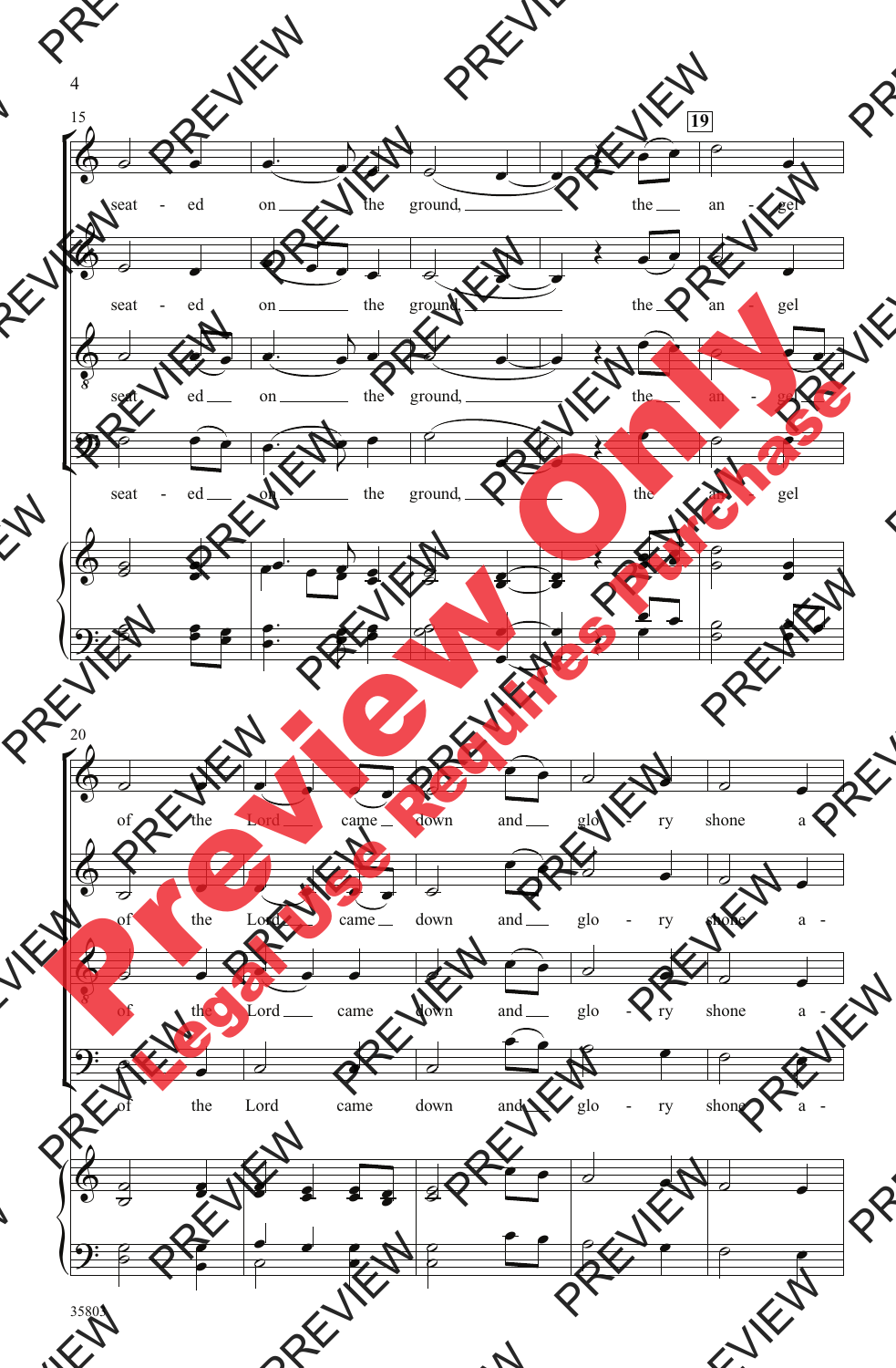![](_page_3_Figure_0.jpeg)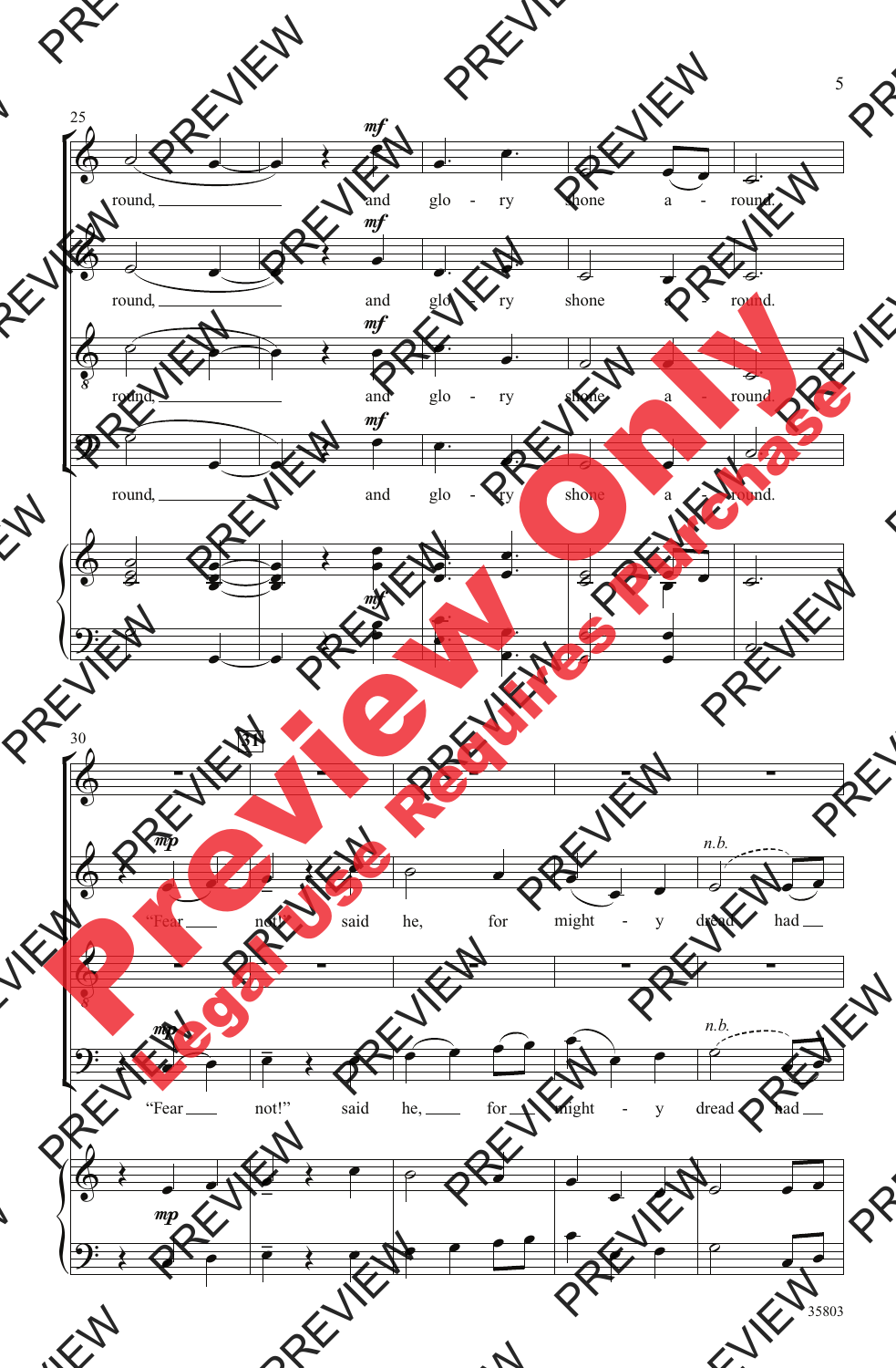![](_page_4_Figure_0.jpeg)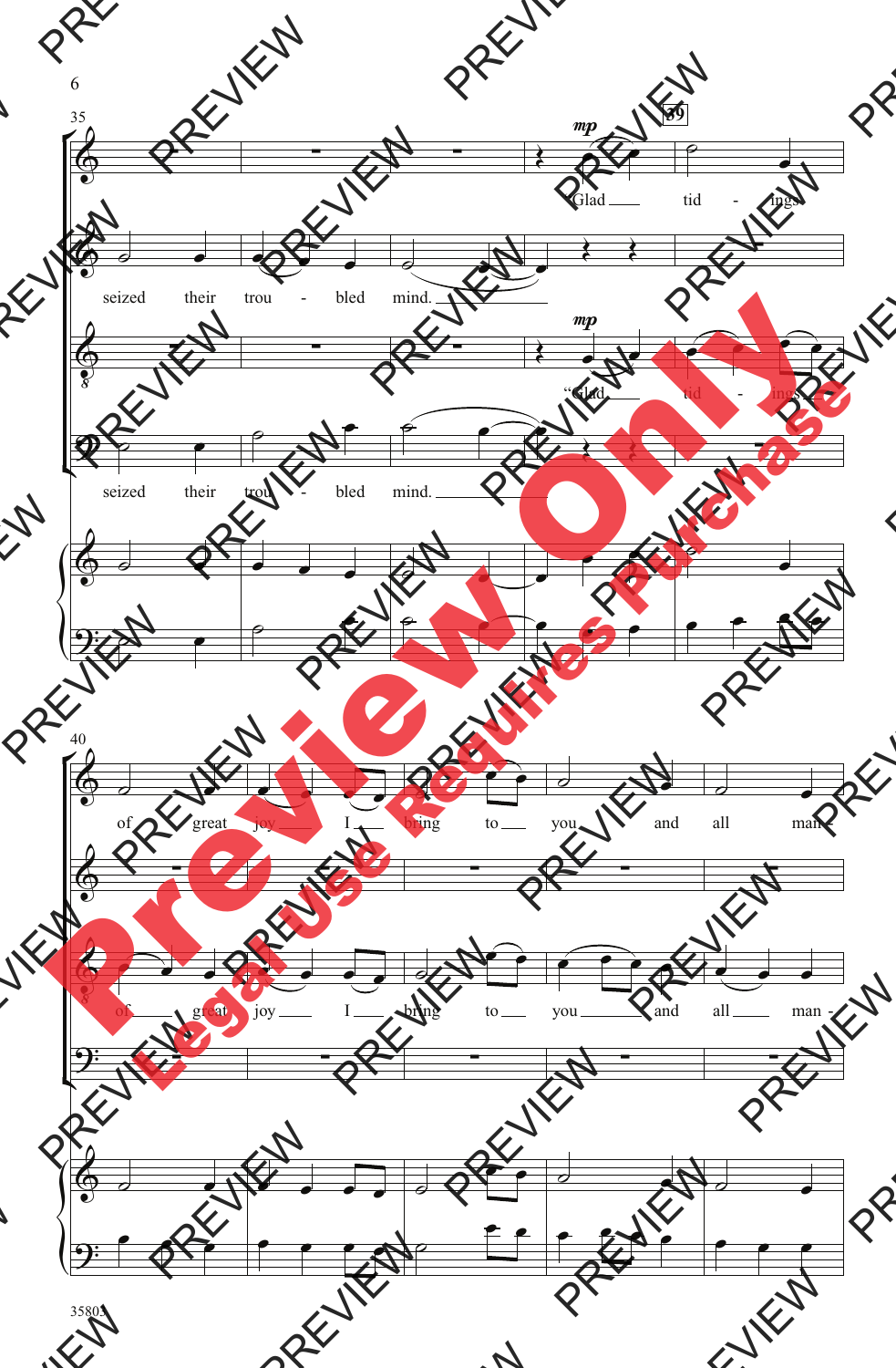![](_page_5_Figure_0.jpeg)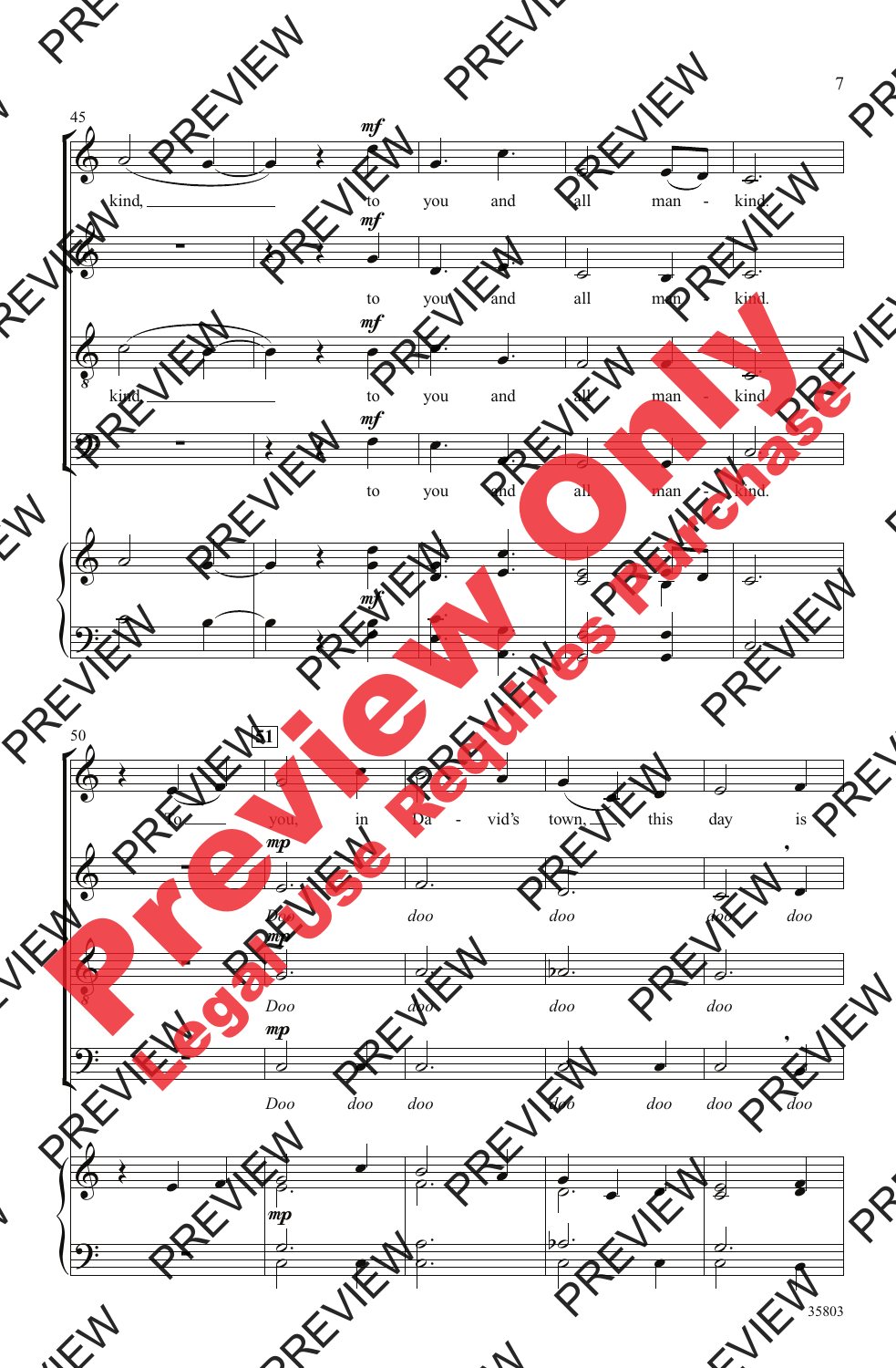![](_page_6_Figure_0.jpeg)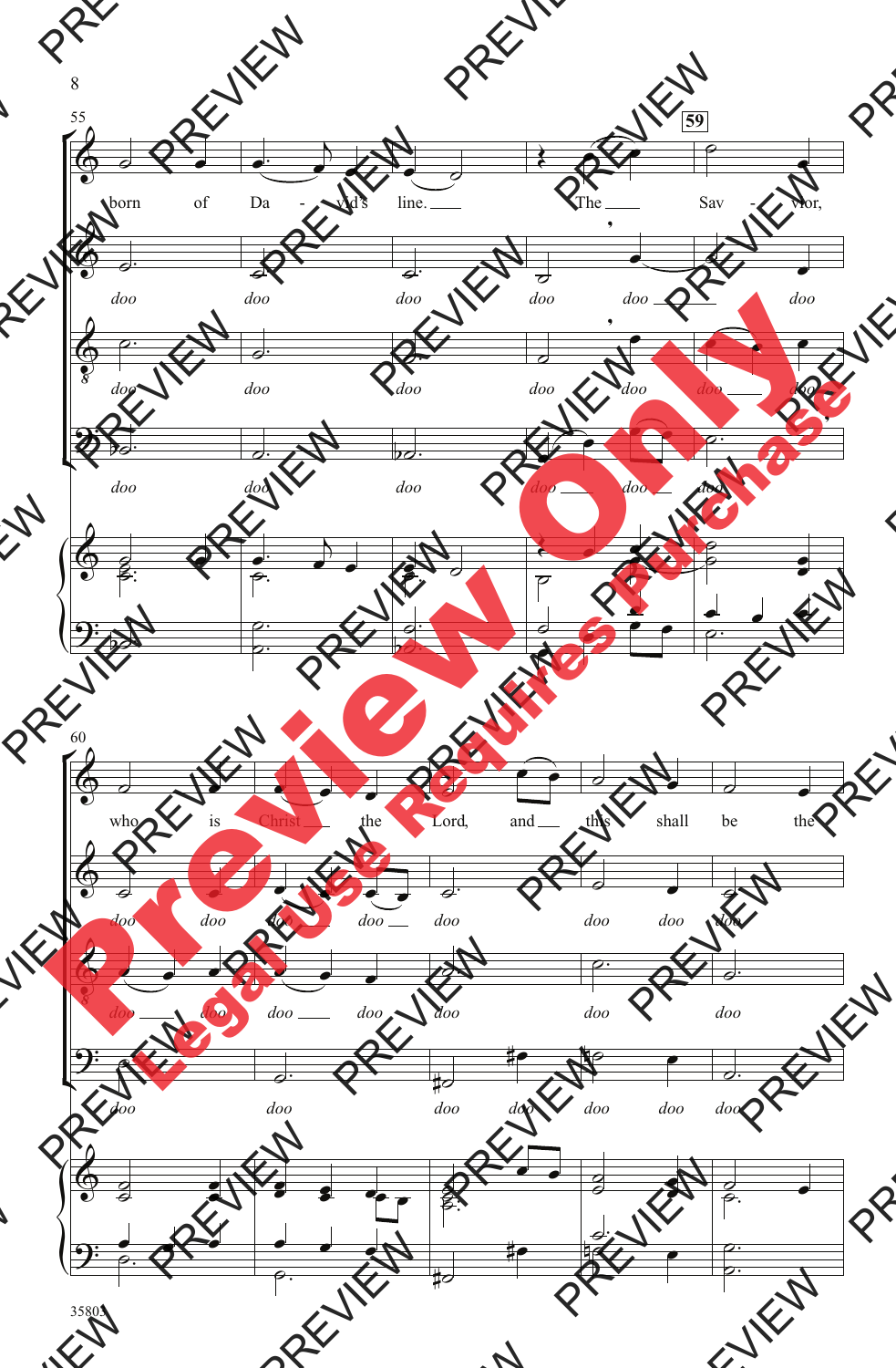![](_page_7_Figure_0.jpeg)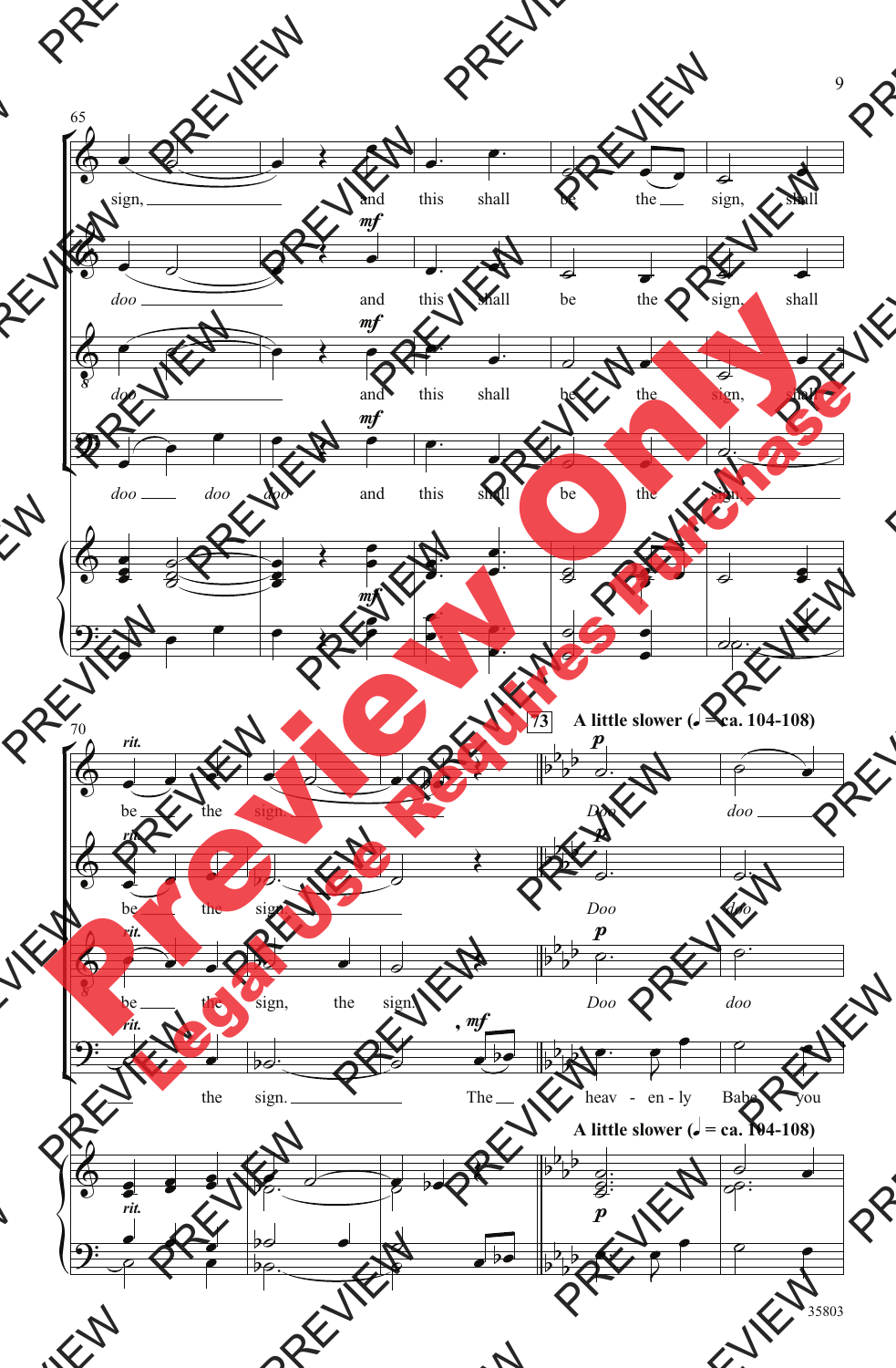![](_page_8_Figure_0.jpeg)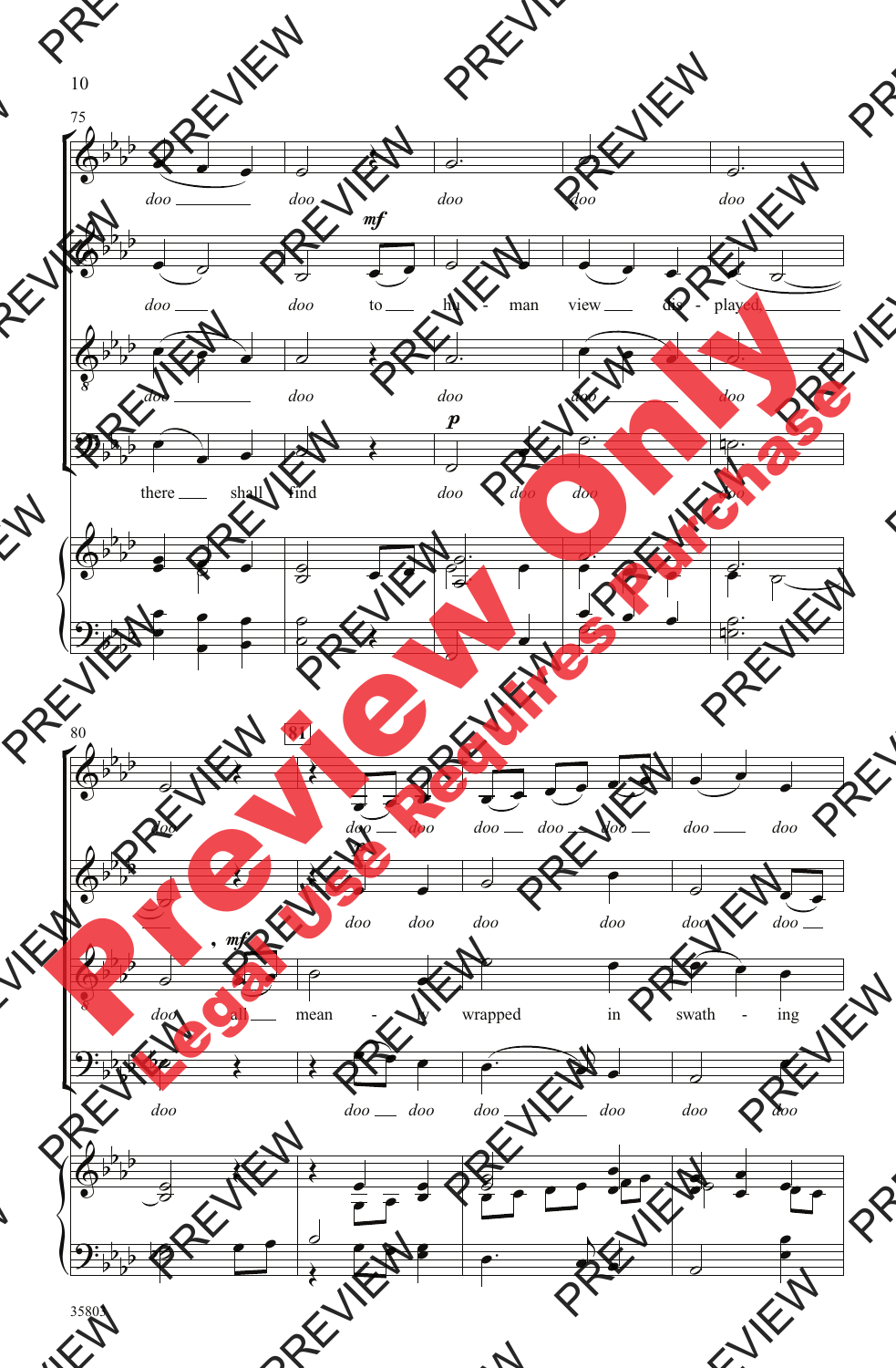![](_page_9_Figure_0.jpeg)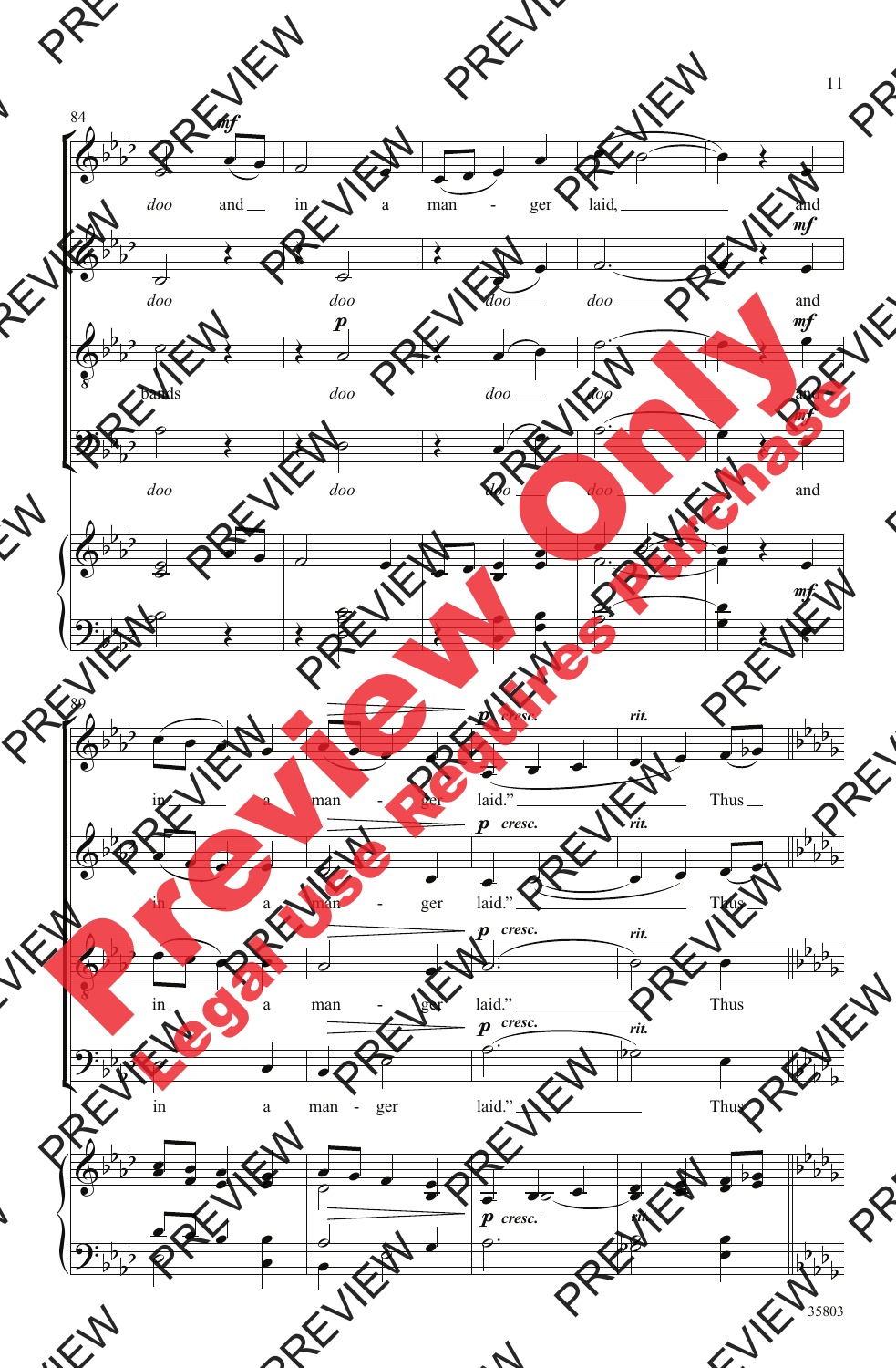![](_page_10_Figure_0.jpeg)

<sup>35803</sup>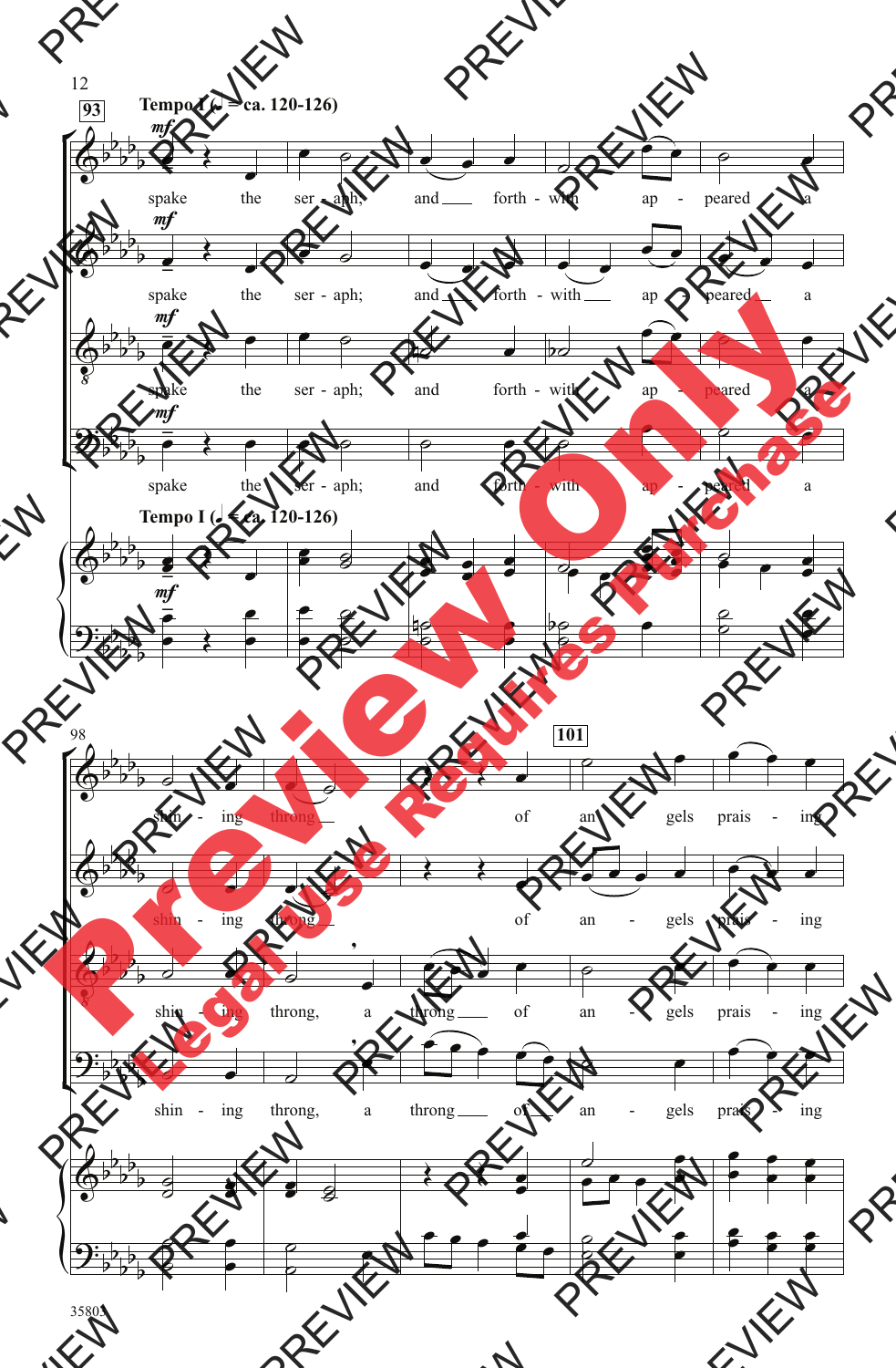![](_page_11_Figure_0.jpeg)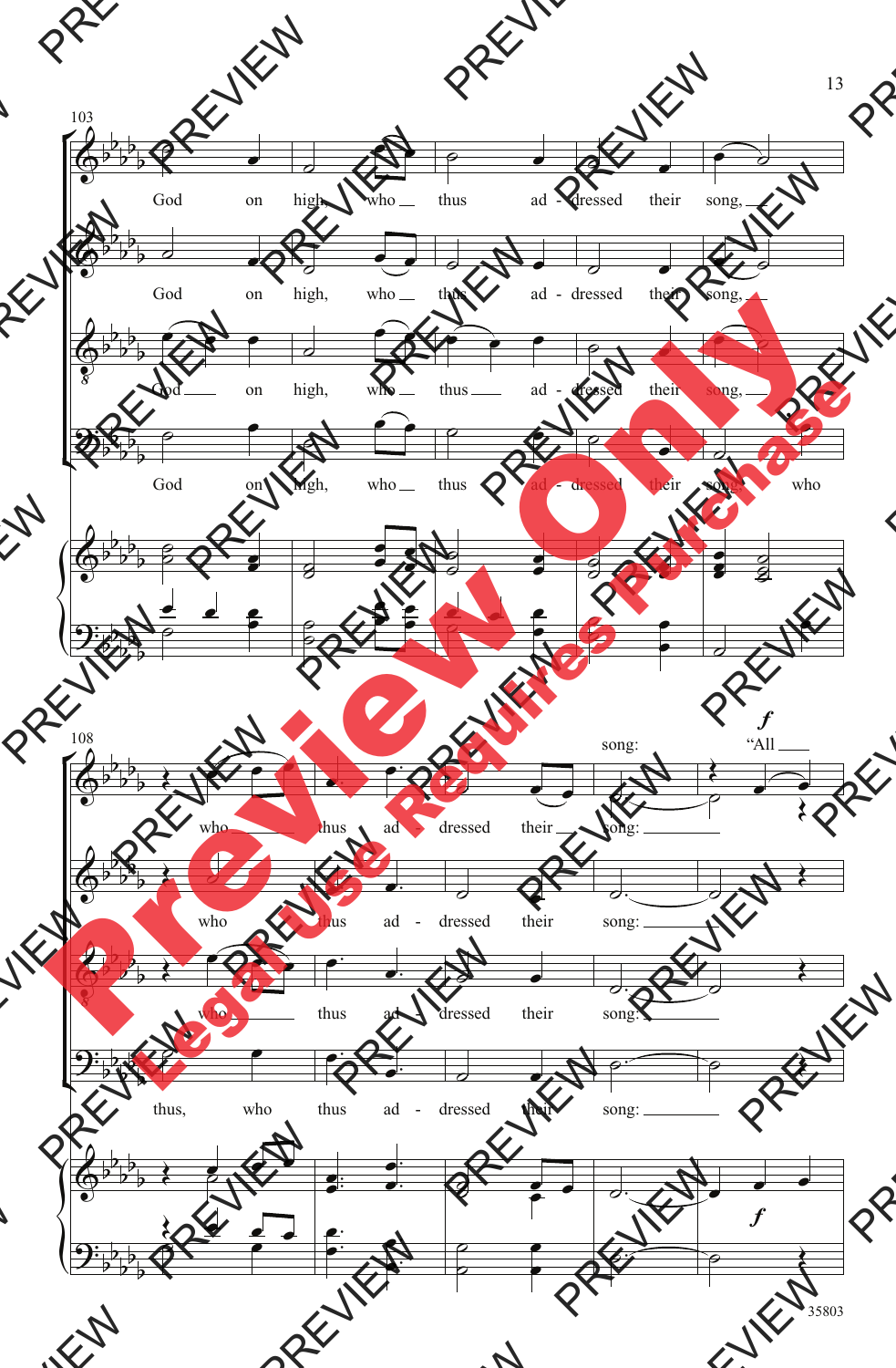![](_page_12_Figure_0.jpeg)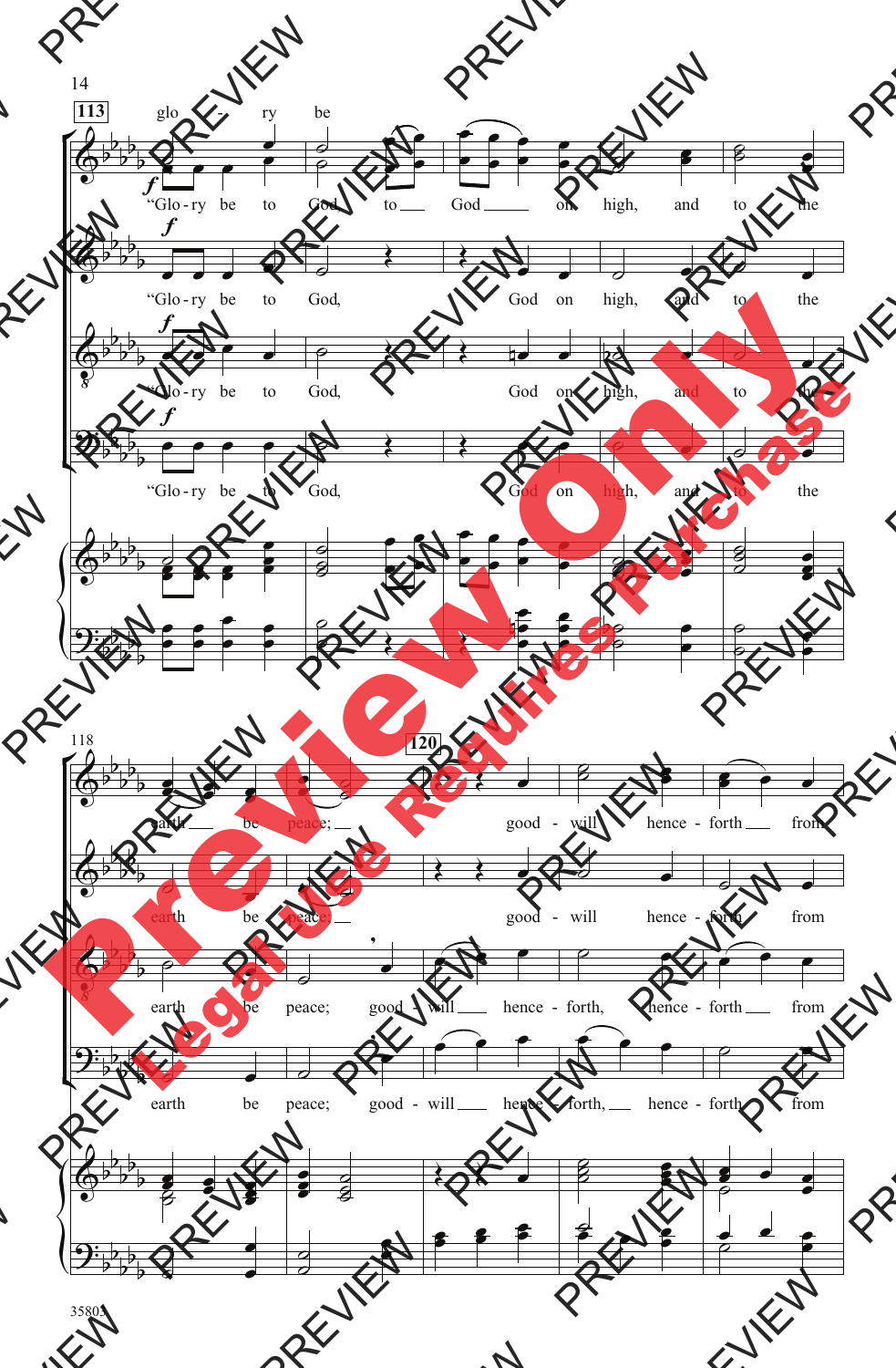![](_page_13_Figure_0.jpeg)